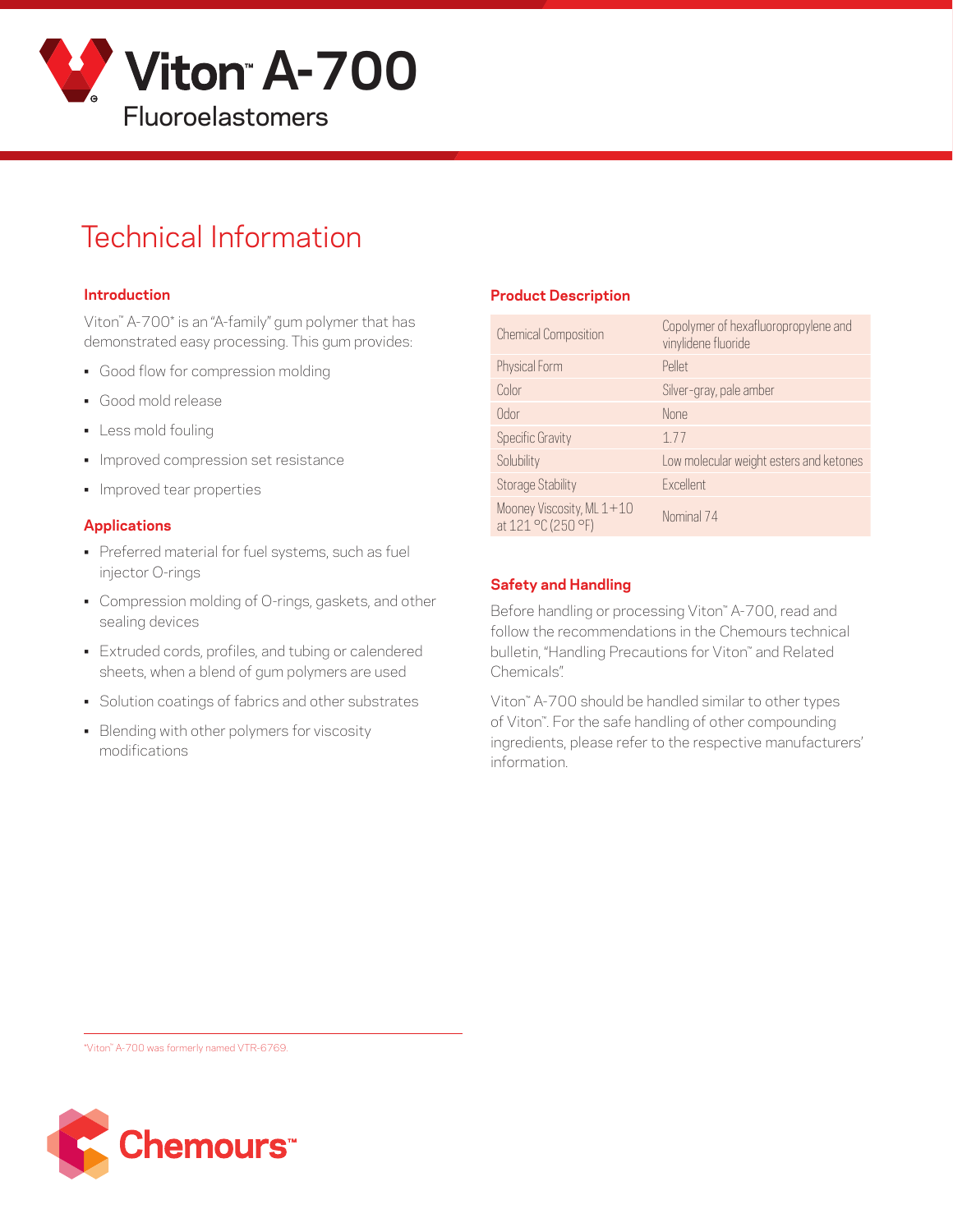### **Table 1. Polymer Comparison for Viton™ A-700**

|                                                     | Viton <sup>"</sup> A-700 | Viton <sup>"</sup> A-500                                                      | Viton <sup>"</sup> AHV | Viton" B-600   | Viton <sup>"</sup> AL-600 |  |  |  |  |
|-----------------------------------------------------|--------------------------|-------------------------------------------------------------------------------|------------------------|----------------|---------------------------|--|--|--|--|
| Viton" A-700                                        | 97.50                    |                                                                               |                        |                |                           |  |  |  |  |
| Viton" A-500                                        |                          | 97.50                                                                         |                        |                |                           |  |  |  |  |
| Viton" AHV                                          |                          |                                                                               | 97.50                  |                |                           |  |  |  |  |
| Viton" B-600                                        |                          |                                                                               |                        | 97.50          |                           |  |  |  |  |
| Viton"AL-600                                        |                          |                                                                               |                        |                | 97.50                     |  |  |  |  |
| MT Black (N-990)                                    | 30                       | 30                                                                            | 30                     | 30             | 30                        |  |  |  |  |
| Maglite® D                                          | 3                        | 3                                                                             | 3                      | 3              | 3                         |  |  |  |  |
| Calcium Hydroxide                                   | 6                        | 6                                                                             | 6                      | 6              | $6\phantom{.}6$           |  |  |  |  |
| Viton" Curative No. 50                              | 2.5                      | 2.5                                                                           | 2.5                    | 2.5            | 2.5                       |  |  |  |  |
| Mooney Scorch, MS at 121 °C (250 °F)                |                          |                                                                               |                        |                |                           |  |  |  |  |
| Minimum Viscosity, units                            | 64                       | 48                                                                            | 96                     | 65             | 61                        |  |  |  |  |
| Time to 1 pt rise, min                              | 13                       | 12                                                                            | 16                     | $\, 8$         |                           |  |  |  |  |
| Time to 2 pt rise, min                              |                          |                                                                               | 26                     | 11             |                           |  |  |  |  |
| Time to 5 pt rise, min                              |                          |                                                                               |                        |                |                           |  |  |  |  |
| Time to 10 pt rise, min                             |                          |                                                                               |                        |                |                           |  |  |  |  |
| Pts rise to 30 min                                  | $\overline{c}$           | $\overline{c}$                                                                | $\sqrt{5}$             | $\mathfrak{Z}$ | $\mathbf 0$               |  |  |  |  |
| MDR at 177 °C (350 °F), 0.5° Arc, 6 min Motor       |                          |                                                                               |                        |                |                           |  |  |  |  |
| Minimum Viscosity, ML, N·m (in·lb)                  | 0.3(2.6)                 | 0.2(1.7)                                                                      | 0.6(5.5)               | 0.3(2.3)       | 0.3(2.5)                  |  |  |  |  |
| Scorch Time, t <sub>s</sub> 2, min                  | 0.8                      | 0.9                                                                           | 0.7                    | 1.5            | 0.9                       |  |  |  |  |
| Maximum Torque, M <sub>H</sub> , N·m (in·lb)        | 3.2(28.1)                | 3.1(27.4)                                                                     | 3.8(34)                | 31(27.7)       | 3.1(27.6)                 |  |  |  |  |
| 50% Cure, M50, N·m (in·lb)                          | 1.7(15.3)                | 1.6(14.6)                                                                     | 2.2(19.7)              | 1.7(15)        | 1.7(15.1)                 |  |  |  |  |
| Time to 50% Cure, t'50, min                         | 1.3                      | 1.3                                                                           | 1.4                    | 2.9            | 1.4                       |  |  |  |  |
| 90% Cure, M90, N·m (in·lb)                          | 2.9(25.5)                | 2.8(24.9)                                                                     | 3.5(31.1)              | 2.8(25.1)      | 2.8(25.1)                 |  |  |  |  |
| Time to 90% Cure, t'90, min                         | 1.9                      | 2.0                                                                           | 2.2                    | 4.0            | 2.0                       |  |  |  |  |
| ODR at 177 °C (350 °F), 3°C Arc, 12 min Motor       |                          |                                                                               |                        |                |                           |  |  |  |  |
| Minimum Viscosity, ML, N·m (in·lb)                  | 2.3(20.5)                | 1.5(13.5)                                                                     | 4.3(38)                | 2(17.5)        | 2.2(19.5)                 |  |  |  |  |
| Scorch Time, t <sub>s</sub> 2, min                  | 1.7                      | 2.0                                                                           | 1.7                    | 2.9            | 1.8                       |  |  |  |  |
| Maximum Torque, MH, N·m (in·lb)                     | 13.8 (122)               | 13.3(117.5)                                                                   | 15.6 (138)             | 11(97.5)       | 13.3(118)                 |  |  |  |  |
| 50% Cure, M50, N·m (in·lb)                          | 8.1(71.3)                | 7.4(65.5)                                                                     | 9.9(88)                | 6.5(57.5)      | 7.8 (68.8)                |  |  |  |  |
| Time to 50% Cure, t'50, min                         | 2.7                      | 3.0                                                                           | 3.0                    | 4.8            | 2.8                       |  |  |  |  |
| 90% Cure, M90, N·m (in·lb)                          | 12.6 (111.9)             | 12.1(107.1)                                                                   | 14.5 (128)             | 10.1 (89.5)    | 12.2 (108.2)              |  |  |  |  |
| Time to 90% Cure, t'90, min                         | 3.2                      | 3.4                                                                           | 4.6                    | 5.5            | 3.2                       |  |  |  |  |
|                                                     |                          | Slabs Cured 10 min at 177 °C (350 °F) and Post-Cured 24 hr at 232 °C (450 °F) |                        |                |                           |  |  |  |  |
| Stress/Strain-Original at 23 °C (73 °F)             |                          |                                                                               |                        |                |                           |  |  |  |  |
| 100% Modulus, MPa (psi)                             | 6.6 (950)                | 6.4(925)                                                                      | 7.7(1,115)             | 5.6(810)       | 6.8(985)                  |  |  |  |  |
| Tensile Strength at Break, MPa (psi)                | 13.6 (1,975)             | 13.9 (2,020)                                                                  | 15.8 (2,295)           | 12.5(1,815)    | 14.8 (2,140)              |  |  |  |  |
| Elongation at Break, %                              | 210                      | 220                                                                           | 195                    | 230            | 205                       |  |  |  |  |
| Hardness, Durometer A                               | 73                       | 73                                                                            | 72                     | 74             | 71                        |  |  |  |  |
| Original, ASTM, Die C Tear, Tested at 23 °C (73 °F) |                          |                                                                               |                        |                |                           |  |  |  |  |
| kN·m, pli                                           | 23.7(135)                | 22(126)                                                                       | 21.4(122)              | 20.9 (120)     | 21.9(125)                 |  |  |  |  |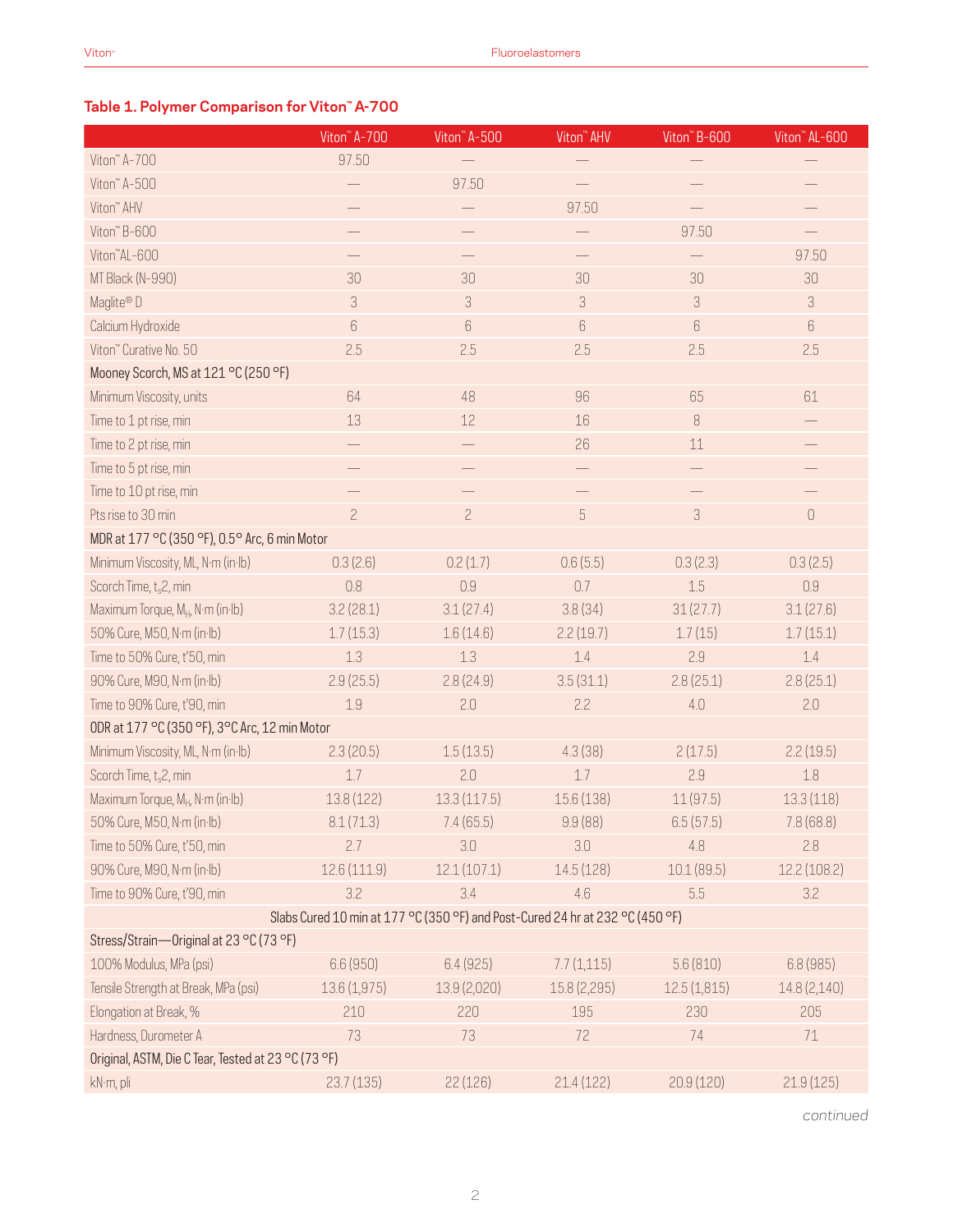### **Table 1. Polymer Comparison for Viton™ A-700 (continued)**

|                                                                                                     | Viton <sup>™</sup> A-700 | Viton <sup>"</sup> A-500 | Viton <sup>™</sup> AHV | Viton" B-600 | Viton <sup>"</sup> AL-600 |  |  |  |  |
|-----------------------------------------------------------------------------------------------------|--------------------------|--------------------------|------------------------|--------------|---------------------------|--|--|--|--|
| Stress/Strain at 23 °C (73 °F)-After aging 70 hr at 200 °C (392 °F)                                 |                          |                          |                        |              |                           |  |  |  |  |
| 100% Modulus, MPa (psi)                                                                             | 7.3(1,060)               | 6.8(980)                 | 8.1(1,170)             | 5.8(845)     | 7(1,020)                  |  |  |  |  |
| Tensile Strength at Break, MPa (psi)                                                                | 15.2(2,205)              | 14.9(2,160)              | 15.4 (2,235)           | 15.3(2,215)  | 15 (2,170)                |  |  |  |  |
| Elongation at Break, %                                                                              | 200                      | 220                      | 185                    | 245          | 205                       |  |  |  |  |
| Hardness, Durometer A                                                                               | 74                       | 76                       | 76                     | 74           | 76                        |  |  |  |  |
| Stress/Strain at 23 °C (73 °F)-After aging 168 hr at 200 °C (392 °F)                                |                          |                          |                        |              |                           |  |  |  |  |
| 100% Modulus, MPa (psi)                                                                             | 7(1,020)                 | 6.3(915)                 | 7.3(1,065)             | 5.4(790)     | 6.8 (980)                 |  |  |  |  |
| Tensile Strength at Break, MPa (psi)                                                                | 13.6 (1,965)             | 14.1 (2,050)             | 13.8 (2,000)           | 14.5(2,105)  | 14.6 (2,115)              |  |  |  |  |
| Elongation at Break, %                                                                              | 190                      | 220                      | 175                    | 255          | 205                       |  |  |  |  |
| Hardness, Durometer A                                                                               | 73                       | 75                       | 73                     | 75           | 74                        |  |  |  |  |
| Stress/Strain at 23 °C (73 °F)-After aging 70 hr at 250 °C (482 °F)                                 |                          |                          |                        |              |                           |  |  |  |  |
| 100% Modulus, MPa (psi)                                                                             | 7.4(1,070)               | 7.1(1,030)               | 8.5(1,230)             | 5.9(855)     | 7.3(1,065)                |  |  |  |  |
| Tensile Strength at Break, MPa (psi)                                                                | 15.2 (2,210)             | 15 (2,180)               | 15.9 (2,300)           | 15 (2,180)   | 15(2,175)                 |  |  |  |  |
| Elongation at Break, %                                                                              | 195                      | 210                      | 180                    | 235          | 185                       |  |  |  |  |
| Hardness, Durometer A                                                                               | 75                       | 77                       | 75                     | 76           | 73                        |  |  |  |  |
| Stress/Strain at 23 °C (73 °F)-After aging 168 hr at 250 °C (482 °F)                                |                          |                          |                        |              |                           |  |  |  |  |
| 100% Modulus, MPa (psi)                                                                             | 7.4(1,080)               | 7.1(1,030)               | 8.3(1,210)             | 6(875)       | 7.3(1,065)                |  |  |  |  |
| Tensile Strength at Break, MPa (psi)                                                                | 14.1 (2,040)             | 15.6(2,255)              | 16.4 (2,385)           | 15.1(2,195)  | 15.2 (2,200)              |  |  |  |  |
| Elongation at Break, %                                                                              | 175                      | 210                      | 175                    | 240          | 190                       |  |  |  |  |
| Hardness, Durometer A                                                                               | 74                       | 78                       | 75                     | 76           | 73                        |  |  |  |  |
| Stress/Strain at 23 °C (73 °F)-After aging 70 hr at 200 °C (392 °F) in IRM-902 0il                  |                          |                          |                        |              |                           |  |  |  |  |
| 100% Modulus, MPa (psi)                                                                             | 6.7(970)                 | 6.3(910)                 | 7.8(1,125)             | 5.4(785)     | 6.7(975)                  |  |  |  |  |
| Tensile Strength at Break, MPa (psi)                                                                | 13.3 (1,925)             | 12.7(1,845)              | 15.1(2,185)            | 13 (1,880)   | 13.8 (2,000)              |  |  |  |  |
| Elongation at Break, %                                                                              | 195                      | 210                      | 205                    | 270          | 205                       |  |  |  |  |
| Hardness, Durometer A                                                                               | 73                       | 74                       | 72                     | 71           | 70                        |  |  |  |  |
| % Change in Volume                                                                                  | $\overline{c}$           | $\overline{4}$           | $\overline{c}$         | $\mathbf 1$  | $\overline{c}$            |  |  |  |  |
| Stress/Strain at 23 °C (73 °F)-After aging 168 hr at 23 °C (73 °F) in 85% Reg. Fuel °C/15% Methanol |                          |                          |                        |              |                           |  |  |  |  |
| 100% Modulus, MPa (psi)                                                                             | 4.8(695)                 | 4.5(650)                 | 5.6(805)               | 3.6(520)     | 4.8(690)                  |  |  |  |  |
| Tensile Strength at Break, MPa (psi)                                                                | 7.1(1,025)               | 7.1(1,025)               | 8(1,155)               | 9.3(1,345)   | 7.1(1,035)                |  |  |  |  |
| Elongation at Break, %                                                                              | 150                      | 160                      | 140                    | 265          | 155                       |  |  |  |  |
| Hardness, Durometer A                                                                               | 62                       | 62                       | 64                     | 63           | 60                        |  |  |  |  |
| % Change in Volume                                                                                  | 29                       | 29                       | 28                     | 16           | 29                        |  |  |  |  |
| Compression Set, Method B, O-Rings, %                                                               |                          |                          |                        |              |                           |  |  |  |  |
| 70 hr at 150 °C (302 °F)                                                                            | $\, 8$                   | $\sqrt{5}$               | $\sqrt{5}$             | $14\,$       | $6\,$                     |  |  |  |  |
| 70 hr at 200 °C (392 °F)                                                                            | 11                       | 11                       | 11                     | 19           | 14                        |  |  |  |  |
| 168 hr at 200 °C (392 °F)                                                                           | 18                       | 19                       | 15                     | 29           | 18                        |  |  |  |  |
| 22 hr at 232 °C (450 °F)                                                                            | $12$                     | $11\,$                   | 7                      | 18           | $11\,$                    |  |  |  |  |
| Temperature Retraction                                                                              |                          |                          |                        |              |                           |  |  |  |  |
| TR-10, °C                                                                                           | $-16$                    | $-16$                    | $-14$                  | $-14$        | $-19$                     |  |  |  |  |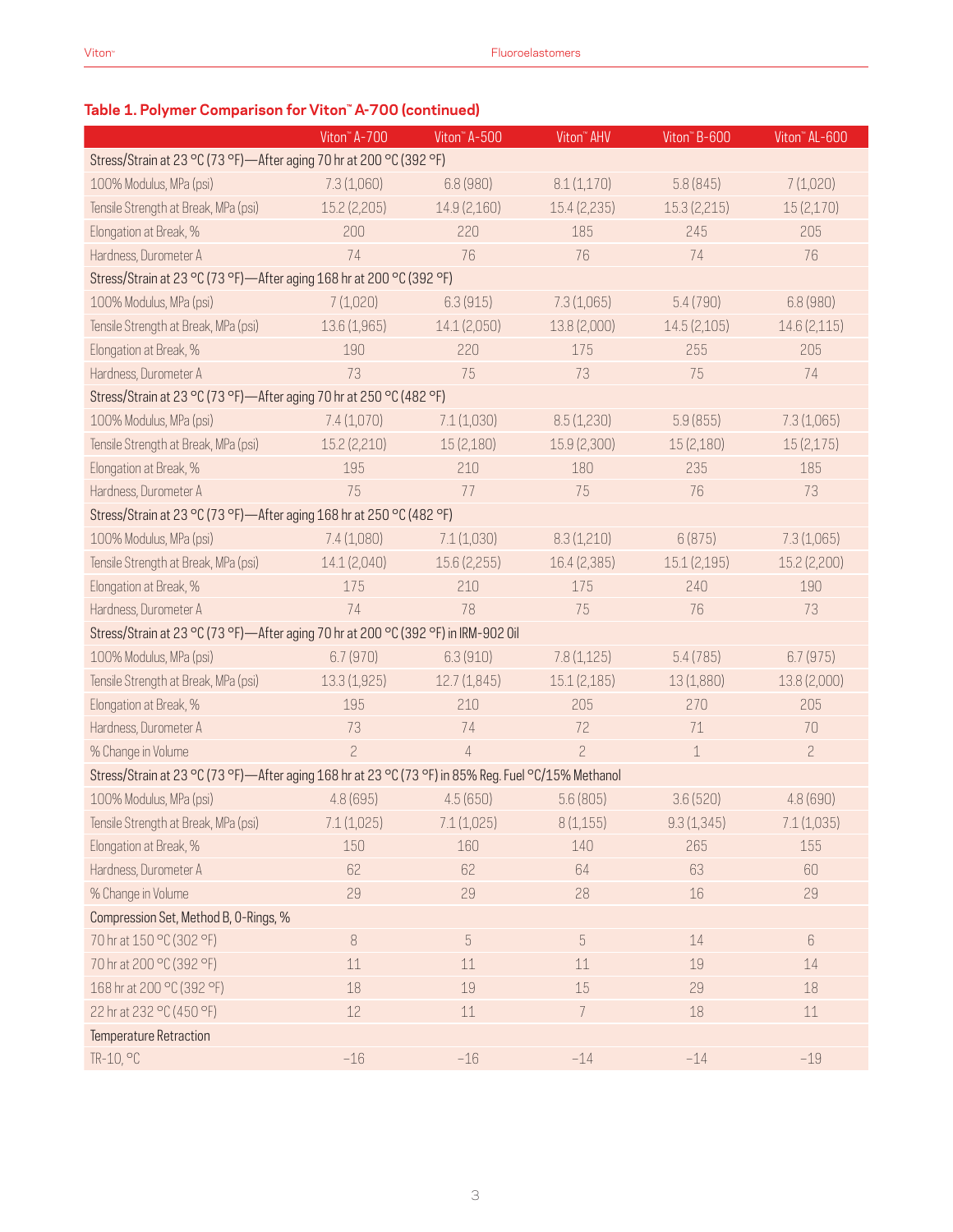### **Table 2. The Effect of Carbon Black Types and Levels**

|                                                        | N-990<br>65 phr | N-990<br>45 phr | N-990<br>30 phr                                                               | N-990<br>15 phr   | N-990<br>5 phr    | $N-774$<br>30 phr        | $N - 550$<br>30 phr |
|--------------------------------------------------------|-----------------|-----------------|-------------------------------------------------------------------------------|-------------------|-------------------|--------------------------|---------------------|
| Viton" A-700                                           | 97.50           | 97.50           | 97.50                                                                         | 97.50             | 97.50             | 97.50                    | 97.50               |
| MT Carbon Black (N-990)                                | 65              | 45              | 30                                                                            | 15                | $\sqrt{5}$        | $\overline{\phantom{0}}$ |                     |
| SRF Carbon Black (N-774)                               |                 |                 |                                                                               |                   |                   | 30                       |                     |
| FEF Carbon Black (N-550)                               |                 |                 |                                                                               |                   |                   | $\overline{\phantom{0}}$ | 30                  |
| Maglite® D                                             | 3               | 3               | $\ensuremath{\mathsf{3}}$                                                     | 3                 | 3                 | 3                        | 3                   |
| Calcium Hydroxide                                      | 6               | 6               | 6                                                                             | 6                 | 6                 | 6                        | 6                   |
| Viton" Curative No. 50                                 | 2.5             | 2.5             | 2.5                                                                           | 2.5               | 2.5               | 2.5                      | 2.5                 |
| VPA No. 3                                              |                 |                 |                                                                               | $\qquad \qquad -$ |                   |                          | 1.0                 |
| Mooney Scorch, MS at 121 °C (250 °F)                   |                 |                 |                                                                               |                   |                   |                          |                     |
| Minimum Viscosity, units                               | 84              | 73              | 64                                                                            | 57                | 51                | 75                       | 89                  |
| Time to 1 pt rise, min                                 |                 | 20              | 11                                                                            |                   | $\qquad \qquad -$ | $\qquad \qquad -$        | 19                  |
| Time to 2 pt rise, min                                 |                 |                 |                                                                               |                   |                   |                          | 24                  |
| Pts rise in 30 min                                     | $\mathbf 1$     | $\overline{c}$  | $\overline{c}$                                                                | $\mathbb O$       | $\hbox{O}$        | $\mathbf 0$              | 4                   |
| MDR at 177 °C (350 °F), 0.5° Arc, 6 min motor          |                 |                 |                                                                               |                   |                   |                          |                     |
| Minimum Viscosity, M <sub>i</sub> , N·m (in·lb)        | 0.5(4.8)        | 0.4(3.5)        | 0.3(2.5)                                                                      | 0.2(2.1)          | 0.2(1.8)          | 0.4(3.4)                 | 0.5(4.6)            |
| Scorch Time, t <sub>s</sub> 1, min                     | 0.6             | 0.7             | 0.8                                                                           | 0.9               | $1.1\,$           | 0.8                      | 0.6                 |
| Maximum Torque, MH, N·m (in·lb)                        | 6.3(55.9)       | 4.3(38.1)       | 3.1(27.8)                                                                     | 2.2(19.2)         | 1.6(14.5)         | 3.7(32.5)                | 4(35.5)             |
| 50% Cure, M50, N·M (in·lb)                             | 3.4(30.4)       | 2.3(20.8)       | 1.7(15.1)                                                                     | 1.2(10.6)         | 0.9(8.1)          | 2(18)                    | 2.3(20)             |
| Time to 50% Cure, t'50, min                            | 1.3             | 1.2             | 1.3                                                                           | 1.2               | 1.3               | 1.5                      | 1.2                 |
| 90% Cure, M90, N·m (in·lb)                             | 5.7(50.8)       | 3.9(34.6)       | 2.9(25.2)                                                                     | 2(17.5)           | 1.5(13.2)         | 3.3(29.6)                | 3.7(32.4)           |
| Time to 90% Cure, t'90, min                            | 2.1             | 1.9             | 1.9                                                                           | 1.8               | 1.8               | 2.4                      | 1.8                 |
| ODR at 177 °C (350 °F), Micro Die, 3 Arc, 12 min motor |                 |                 |                                                                               |                   |                   |                          |                     |
| Minimum Viscosity, M <sub>i</sub> , N·m (in·lb)        | 3(26.5)         | 2.8(25)         | 2.4(21.5)                                                                     | 2.3(20.5)         | 2.1(19)           | 3(26.5)                  | 3.9(34.5)           |
| Scorch Time, t <sub>s</sub> 2, min                     | 1.5             | 1.5             | 1.9                                                                           | 2.2               | 2.3               | 1.7                      | 1.4                 |
| Maximum Torque, M <sub>H</sub> , N·m (in·lb)           | 17.1(151.5)     | 15.8(140)       | 14.3(126.5)                                                                   | 12.4(110)         | 10.8 (96)         | 14.1(124.5)              | 15.4(136)           |
| 50% Cure, M50, N·M (in·lb)                             | 10.1(89)        | 9.3(82.5)       | 8.4(74)                                                                       | 7.4(65.3)         | 6.5(57.5)         | 8.5(75.5)                | 9.6(85.3)           |
| Time to 50% Cure, t'50, min                            | 2.6             | 2.5             | 3.0                                                                           | 3.3               | 3.4               | 3.0                      | 2.6                 |
| 90% Cure, M90, N·m (in·lb)                             | 15.7(139)       | 14.5(128.5)     | 13.1(116)                                                                     | 11.4(101.1)       | 10(88.3)          | 13(114.7)                | 14.2 (125.9)        |
| Time to 90% Cure, t'90, min                            | 3.4             | 3.1             | 3.5                                                                           | 3.7               | 3.8               | 4.2                      | 4.3                 |
|                                                        |                 |                 | Slabs Cured 10 min at 177 °C (350 °F) and Post-Cured 24 hr at 232 °C (450 °F) |                   |                   |                          |                     |
| Stress/Strain-Original at 23 °C (73 °F)                |                 |                 |                                                                               |                   |                   |                          |                     |
| 100% Modulus, MPa (psi)                                | 12(1,740)       | 9.2(1,335)      | 6.6(955)                                                                      | 4.1(600)          | 2.3(340)          | 13.1(1,895)              | 17.8 (2,585)        |
| Tensile Strength, MPa (psi)                            | 13.8 (1,995)    | 14.1 (2,045)    | 13.7 (1,980)                                                                  | 9.7(1,410)        | 11.2(1,625)       | 16.2 (2,355)             | 18.4 (2,675)        |
| Elongation at Break, %                                 | 120             | 165             | 200                                                                           | 185               | 265               | 125                      | 105                 |
| Hardness, Durometer A                                  | 90              | 81              | 75                                                                            | 64                | 58                | 83                       | 84                  |
| Original, ASTM, Die C Tear, Tested at 23 °C (73 °F)    |                 |                 |                                                                               |                   |                   |                          |                     |
| kN·m (pli)                                             | 31.4(179)       | 27.7(158)       | 23.6(135)                                                                     | 21.2(121)         | 17.8(101)         | 27.1(155)                | 28.3(161)           |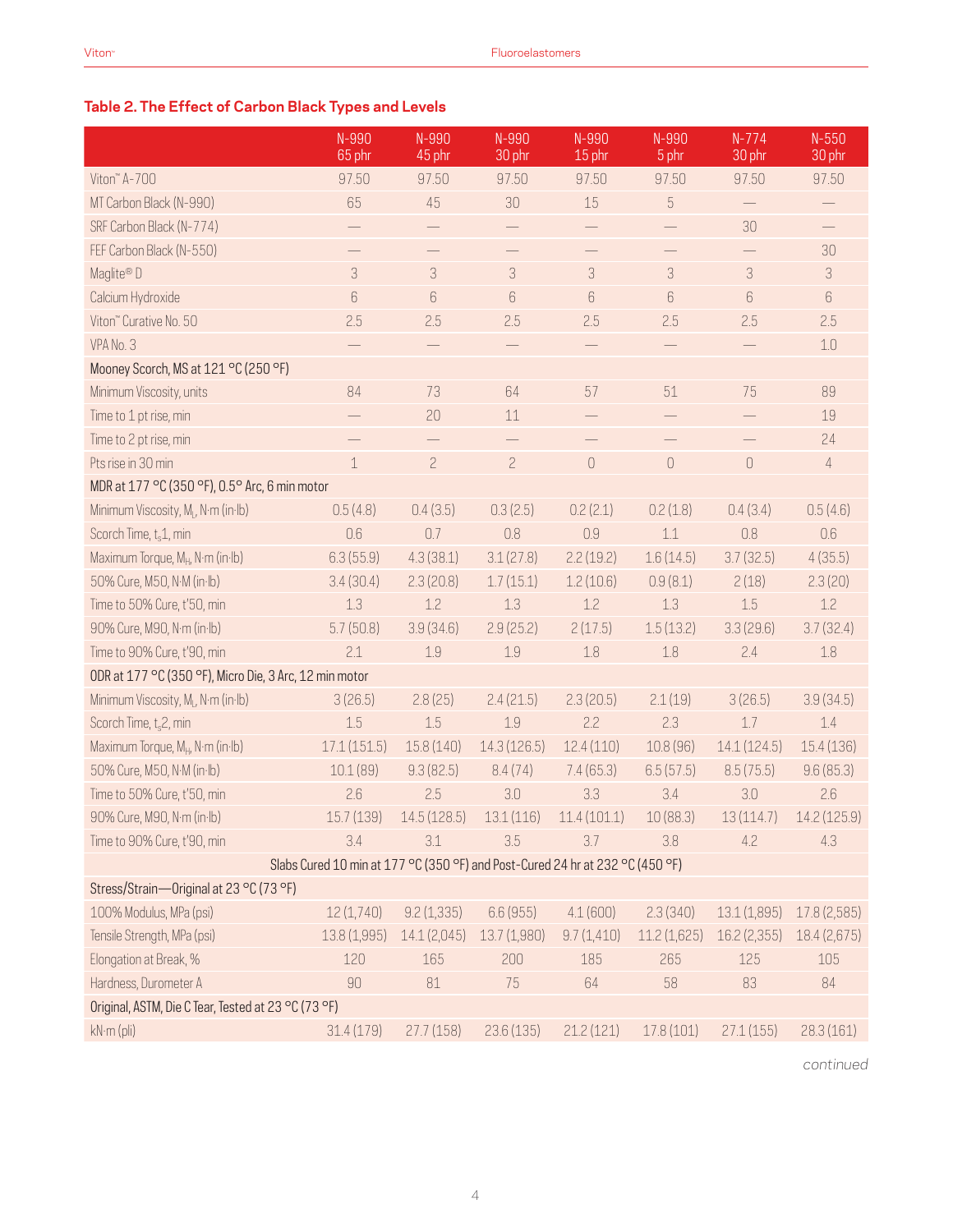### **Table 2. The Effect of Carbon Black Types and Levels (continued)**

|                                                                                                     | N-990<br>65 phr | N-990<br>45 phr | N-990<br>30 phr  | N-990<br>15 phr | N-990<br>5 phr | $N-774$<br>30 phr | $N-550$<br>30 phr |  |
|-----------------------------------------------------------------------------------------------------|-----------------|-----------------|------------------|-----------------|----------------|-------------------|-------------------|--|
| Stress/Strain at 23 °C (73 °F)-After aging 70 hr at 200 °C (392 °F)                                 |                 |                 |                  |                 |                |                   |                   |  |
| 100% Modulus, MPa (psi)                                                                             | 12.9 (1,865)    | 9.5(1,380)      | 6.7(970)         | 4.4(635)        | 2.6(370)       | 13.4 (1,945)      | 0(0)              |  |
| Tensile Strength, MPa (psi)                                                                         | 15(2,170)       | 15.6 (2,260)    | 14 (2,035)       | 12.8 (1,860)    | 11.1(1,615)    | 16.2 (2,355)      | 17.7(2,565)       |  |
| Elongation at Break, %                                                                              | 120             | 170             | 200              | 225             | 240            | 120               | 100               |  |
| Hardness, Durometer A                                                                               | 89              | 82              | 73               | 65              | 57             | 83                | 85                |  |
| Stress/Strain at 23°C (73°F) - After aging 168 hr at 200 °C (392 °F)                                |                 |                 |                  |                 |                |                   |                   |  |
| 100% Modulus, MPa (psi)                                                                             | 12.8 (1,860)    | 9.7(1,405)      | 7(1,015)         | 4.5(655)        | 2.6(370)       | 13.6 (1,970)      | 0(0)              |  |
| Tensile Strength, MPa (psi)                                                                         | 15(2,180)       | 15.6 (2,255)    | 14 (2,030)       | 11.8(1,715)     | 11 (1,590)     | 15.7(2,275)       | 17.6 (2,545)      |  |
| Elongation at Break, %                                                                              | 125             | 175             | 200              | 210             | 240            | 115               | 95                |  |
| Hardness, Durometer A                                                                               | 88              | 80              | 74               | 65              | 58             | 83                | 85                |  |
| Stress/Strain at 23 °C (73 °F) - After aging 70 hr at 250 °C (482 °F)                               |                 |                 |                  |                 |                |                   |                   |  |
| 100% Modulus, MPa (psi)                                                                             | 14.2 (2065)     | 10.7(1545)      | 7.7(1110)        | 4.5(655)        | 2.7(390)       | 13.1 (1905)       | 16.9 (2445)       |  |
| Tensile Strength, MPa (psi)                                                                         | 15.6 (2260)     | 15.9 (2300)     | 14.6 (2110)      | 13.6 (1965)     | 10.8 (1560)    | 14.7 (2125)       | 18.3 (2655)       |  |
| Elongation at Break, %                                                                              | 110             | 155             | 180              | 220             | 225            | 110               | 105               |  |
| Hardness, Durometer A                                                                               | 90              | 82              | 74               | 64              | 55             | 82                | 85                |  |
| Stress/Strain at 23 °C (73 °F)-After aging 168 hr at 250 °C (482 °F)                                |                 |                 |                  |                 |                |                   |                   |  |
| 100% Modulus, MPa (psi)                                                                             | 14.5(2,100)     | 10.9(1,585)     | 7.3(1,065)       | 4.2(605)        | 2.4(350)       | 12.4(1,795)       | 16.1 (2,330)      |  |
| Tensile Strength, MPa (psi)                                                                         | 15.1(2,195)     | 15.8 (2,285)    | 14.5 (2,105)     | 13.4 (1,940)    | 9.3(1,350)     | 14.6(2,115)       | 17.3(2,515)       |  |
| Elongation at Break, %                                                                              | 110             | 150             | 180              | 225             | 210            | 115               | 110               |  |
| Hardness, Durometer A                                                                               | 88              | 81              | 73               | 64              | 56             | 83                | 86                |  |
| Stress/Strain at 23 °C (73 °F)-After aging 70 hr at 200 °C (392 °F) in IRM-902 0il                  |                 |                 |                  |                 |                |                   |                   |  |
| 100% Modulus, MPa (psi)                                                                             | 11.2(1,620)     | 8.4(1,215)      | 6.2(905)         | 3.9(565)        | 2.4(355)       | 11.8(1,710)       | 15.8 (2,285)      |  |
| Tensile Strength, MPa (psi)                                                                         | 12.6 (1,825)    | 11.2 (1,630)    | 11.3(1,635)      | 10.9(1,575)     | 9.8(1,425)     | 15.6 (2,260)      | 18.8 (2,730)      |  |
| Elongation at Break, %                                                                              | 130             | 155             | 190              | 245             | 285            | 135               | 125               |  |
| Hardness, Durometer A                                                                               | 87              | 79              | 73               | 63              | 57             | 80                | 84                |  |
| % Change in Volume                                                                                  | $\overline{c}$  | $\overline{c}$  | $\overline{c}$   | $\mathbf 1$     | 3              | $\overline{c}$    | $\overline{c}$    |  |
| Stress/Strain at 23 °C (73 °F)—After aging 168 hr at 23 °C (73 °F) in 85% Reg, Fuel °C/15% Methanol |                 |                 |                  |                 |                |                   |                   |  |
| 100% Modulus, MPa (psi)                                                                             | 8.3(1210)       | 6.1(890)        | 4.8 (695)        | 3.3(480)        | 2.2(320)       | 0(0)              | 0(0)              |  |
| Tensile Strength, MPa (psi)                                                                         | 9.2(1,340)      | 8(1,155)        | 6.2(905)         | 4.1(595)        | 2.7(395)       | 7.7(1,120)        | 9.9(1,435)        |  |
| Elongation at Break, %                                                                              | 120             | 135             | 130              | 125             | 110            | 90                | 85                |  |
| Hardness, Durometer A                                                                               | 74              | 65              | 61               | 52              | 47             | 67                | 71                |  |
| % Change in Volume                                                                                  | 25              | 29              | 32               | 38              | 43             | $31\,$            | 31                |  |
| Compression Set, Method B, O-Rings, %                                                               |                 |                 |                  |                 |                |                   |                   |  |
| 70 hr at 150 °C (302 °F)                                                                            | 16              | $11\,$          | $\boldsymbol{9}$ | 10              | 14             | 14                | 15                |  |
| 70 hr at 200 °C (392 °F)                                                                            | 25              | 19              | 12               | 12              | 18             | 24                | 26                |  |
| 168 hr at 200 °C (392 °F)                                                                           | 31              | 22              | 18               | $17$            | 15             | 28                | 31                |  |
| 22 hr at 232 °C (450 °F)                                                                            | 18              | $11\,$          | 12               | $\sqrt{3}$      | $\overline{7}$ | 16                | 18                |  |
| Temperature Retraction, using 50% elongation                                                        |                 |                 |                  |                 |                |                   |                   |  |
| TR-10, °C                                                                                           | $-16$           | $-16$           | $-16$            | $-16$           | $-16$          | $-17$             | $-18$             |  |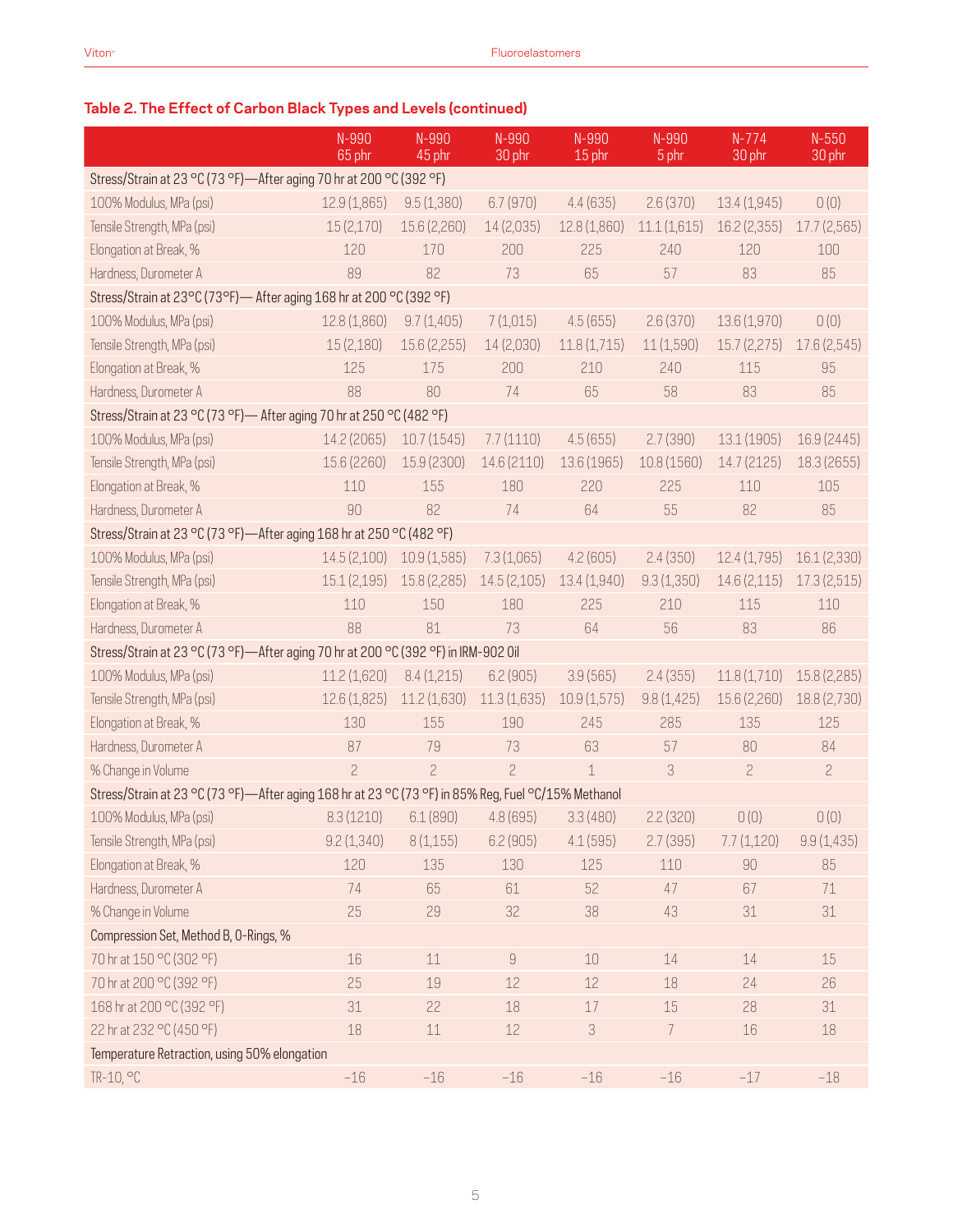#### **Table 3. The Effect of Mineral Fillers**

|                                                         | N-990                                                                         | Albaglos®      | Nyad <sup>®</sup> 400 | <b>Blanc Fixe</b> | <b>Blanc Fixe</b> | Celite <sup>®</sup> 350  | Ti-Pure" R-960 |
|---------------------------------------------------------|-------------------------------------------------------------------------------|----------------|-----------------------|-------------------|-------------------|--------------------------|----------------|
| Viton" A-700                                            | 97.50                                                                         | 97.50          | 97.50                 | 97.50             | 97.50             | 97.50                    | 97.50          |
| MT Carbon Black (N-990)                                 | 30                                                                            |                |                       |                   |                   |                          |                |
| Albaglos®                                               |                                                                               | 30             |                       |                   |                   |                          |                |
| Nyad <sup>®</sup> 400                                   |                                                                               |                | 30                    |                   |                   |                          |                |
| <b>Blanc Fixe</b>                                       |                                                                               |                |                       | 30                | 60                | $\overline{\phantom{0}}$ |                |
| Celite <sup>®</sup> 350                                 |                                                                               |                |                       |                   |                   | 30                       |                |
| Ti-Pure™R-960                                           | —<br>—                                                                        |                |                       |                   |                   |                          | 30             |
| Maglite® D                                              | 3                                                                             | 3              | 3                     | 3                 | 3                 | 3                        | 3              |
| Calcium Hydroxide                                       | 6                                                                             | 6              | $6\,$                 | $6\,$             | 6                 | 6                        | $6\,$          |
| Viton" Curative No. 50                                  | 2.5                                                                           | 2.5            | 2.5                   | 2.5               | 2.5               | 2.5                      | 2.5            |
| Mooney Scorch, MS at 121 °C (250 °F)                    |                                                                               |                |                       |                   |                   |                          |                |
| Minimum Viscosity, units                                | 63                                                                            | 67             | 58                    | 55                | 66                | 77                       | 58             |
| Time to 1 pt rise, min                                  | 13                                                                            | 22             |                       |                   |                   |                          |                |
| Time to 2 pt rise, min                                  |                                                                               | 28             |                       |                   |                   |                          |                |
| Pts rise in 30 min                                      | $\mathbf 1$                                                                   | $\overline{c}$ | $\hbox{O}$            | $\bigcirc$        | $\bigcirc$        | $\mathbf 0$              | $\bigcirc$     |
| MDR at 177 °C (350 °F), 0.5° Arc, 6 min motor           |                                                                               |                |                       |                   |                   |                          |                |
| Minimum Viscosity, M <sub>i</sub> , N·m (in·lb)         | 0.3(2.5)                                                                      | 0.4(3.2)       | 0.3(2.7)              | 0.3(2.4)          | 0.4(3.3)          | 0.4(3.8)                 | 0.3(2.3)       |
| Scorch Time, t.1, min                                   | 0.9                                                                           | 0.7            | 0.8                   | 0.9               | 0.7               | 0.8                      | $0.9\,$        |
| Maximum Torque, M <sub>H</sub> , N·m (in·lb)            | 3.1(27.2)                                                                     | 2.5(22.1)      | 2.3(20.7)             | 2(17.9)           | 2.7(23.7)         | 3.3(29.1)                | 1.9(16.9)      |
| 50% Cure, M50, N·M (in·lb)                              | 1.7(14.8)                                                                     | 1.4(12.7)      | 1.3(11.7)             | 1.1(10.1)         | 1.5(13.5)         | 1.9(16.4)                | 1.1(9.6)       |
| Time to 50% Cure, t'50, min                             | 1.3                                                                           | 0.9            | 1.0                   | 1.2               | 1.0               | 1.0                      | 1.2            |
| 90% Cure, M90, N·m (in·lb)                              | 2.8(24.7)                                                                     | 2.3(20.2)      | 2.1(18.9)             | 1.8(16.3)         | 2.4(21.7)         | 3(26.5)                  | 1.7(15.4)      |
| Time to 90% Cure, t'90, min                             | 1.9                                                                           | 1.2            | 1.4                   | 1.7               | 1.6               | 1.5                      | $1.8\,$        |
| ODR at 177 °C (350 °F), Micro Die, 3° Arc, 12 min motor |                                                                               |                |                       |                   |                   |                          |                |
| Minimum Viscosity, M <sub>i</sub> , N·m (in·lb)         | 2.3(20.5)                                                                     | 3.2(28.5)      | 2.8(24.5)             | 2.7(23.5)         | 3.1(27.5)         | 3.2(28.5)                | 2.5(22.5)      |
| Scorch Time, t <sub>s</sub> 2, min                      | 1.8                                                                           | 1.7            | 1.6                   | 2.1               | 1.5               | 1.6                      | 1.9            |
| Maximum Torque, M <sub>H</sub> , N·m (in·lb)            | 14(124)                                                                       | 13.9(123)      | 13.4(118.5)           | 12.1(107)         | 13.4(119)         | 15.1(134)                | 11.6 (103)     |
| 50% Cure, M50, N·M (in·lb)                              | 8.2(72.3)                                                                     | 8.6(75.8)      | 8.1(71.5)             | 7.4(65.3)         | 8.3(73.3)         | 9.2(81.3)                | 7.1(62.8)      |
| Time to 50% Cure, t'50, min                             | 2.8                                                                           | 2.5            | 2.4                   | 3.0               | 2.4               | 2.4                      | 3.0            |
| 90% Cure, M90, N·m (in·lb)                              | 12.8(113.7)                                                                   | 12.8(113.6)    | 12.3(109.1)           | 11.1(98.7)        | 12.4(109.9)       | 13.9(123.5)              | 10.7(95)       |
| Time to 90% Cure, t'90, min                             | 3.3                                                                           | 3.0            | 2.7                   | 3.5               | 3.1               | 2.8                      | 3.7            |
|                                                         | Slabs Cured 10 min at 177 °C (350 °F) and Post-Cured 24 hr at 232 °C (450 °F) |                |                       |                   |                   |                          |                |
| Stress/Strain-Original at 23 °C (73 °F)                 |                                                                               |                |                       |                   |                   |                          |                |
| 100% Modulus, MPa (psi)                                 | 6.9(1,000)                                                                    | 6.6(950)       | 10.3(1,495)           | 4.1(600)          | 6.5(945)          |                          | 4.9(710)       |
| Tensile Strength, MPa (psi)                             | 13.5(1,960)                                                                   | 11.4(1,660)    | 12.1(1,755)           | 12 (1,740)        | 12.1(1,750)       | 14.5(2,100)              | 12.7(1,840)    |
| Elongation at Break, %                                  | 200                                                                           | 155            | 130                   | 230               | 180               | 100                      | 185            |
| Hardness, Durometer A                                   | 73                                                                            | 69             | 68                    | 63                | 61                | 78                       | 66             |
| Original, ASTM, Die C Tear, Tested at 23 °C (73 °F)     |                                                                               |                |                       |                   |                   |                          |                |
| kN·m (pli)                                              | 23.7 (135)                                                                    | 17.7(101)      | 18.6 (106)            | 18.5(106)         | 21.7(124)         | 20.8(119)                | 20.4(116)      |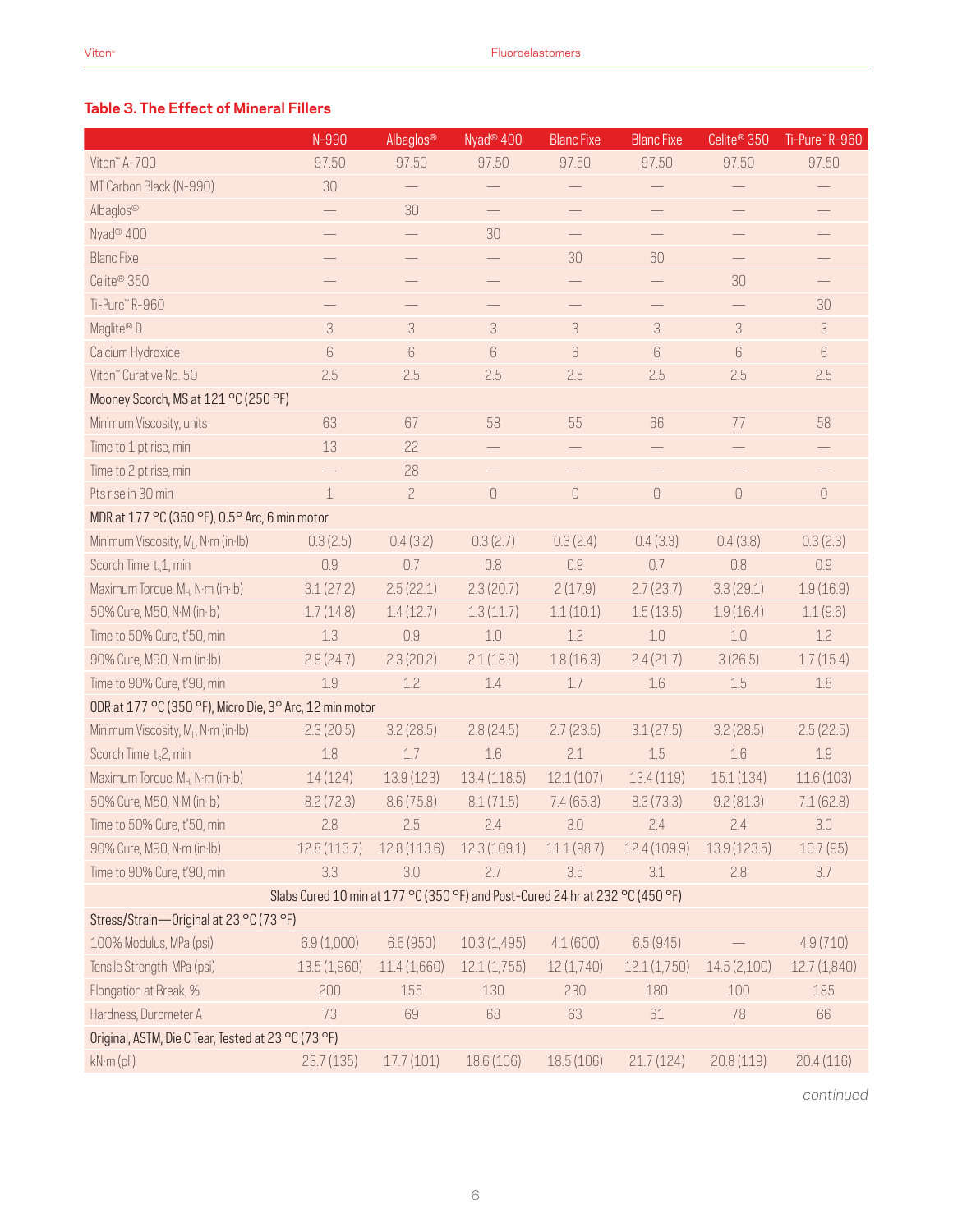## **Table 3. The Effect of Mineral Fillers (continued)**

|                                                                                                     | N-990                                                                | Albaglos®      | Nyad <sup>®</sup> 400 | <b>Blanc Fixe</b> | <b>Blanc Fixe</b> | Celite <sup>®</sup> 350 | Ti-Pure" R-960 |  |  |
|-----------------------------------------------------------------------------------------------------|----------------------------------------------------------------------|----------------|-----------------------|-------------------|-------------------|-------------------------|----------------|--|--|
| Stress/Strain at 23 °C (73 °F)-After aging 70 hr at 200 °C (392 °F)                                 |                                                                      |                |                       |                   |                   |                         |                |  |  |
| 100% Modulus, MPa (psi)                                                                             | 7.4(1,075)                                                           | 7.7(1,120)     | 5.7(825)              | 4.3(620)          | 6.8 (980)         | 14.2 (2,065)            | 5.6(815)       |  |  |
| Tensile Strength, MPa (psi)                                                                         | 14.3 (2,080)                                                         | 10.3(1,500)    | 10.7(1,555)           | 12.4(1,800)       | 11.3(1,635)       | 14.4 (2,095)            | 12.8 (1,860)   |  |  |
| Elongation at Break, %                                                                              | 200                                                                  | 130            | 185                   | 230               | 165               | 100                     | 175            |  |  |
| Hardness, Durometer A                                                                               | 73                                                                   | 70             | 70                    | 68                | 71                | 77                      | 67             |  |  |
|                                                                                                     | Stress/Strain at 23°C (73°F) - After aging 168 hr at 200 °C (392 °F) |                |                       |                   |                   |                         |                |  |  |
| 100% Modulus, MPa (psi)                                                                             | 7(1,015)                                                             | 8(1,165)       | 5.9(860)              | 4.5(655)          | 7.6(1,105)        | 0(0)                    | 5.8(835)       |  |  |
| Tensile Strength, MPa (psi)                                                                         | 14 (2,030)                                                           | 10.6 (1,540)   | 11.5(1,670)           | 12.1(1,755)       | 11.4(1,650)       | 15.3 (2,225)            | 12(1,735)      |  |  |
| Elongation at Break, %                                                                              | 195                                                                  | 125            | 175                   | 200               | 145               | 95                      | 160            |  |  |
| Hardness, Durometer A                                                                               | 74                                                                   | 70             | 69                    | 64                | 70                | 77                      | 67             |  |  |
| Stress/Strain at 23 °C (73 °F) - After aging 70 hr at 250 °C (482 °F)                               |                                                                      |                |                       |                   |                   |                         |                |  |  |
| 100% Modulus, MPa (psi)                                                                             | 7.5(1,090)                                                           | 7.9(1,150)     | 9.7(1,410)            | 3.7(540)          | 6.8(990)          | 14.2 (2,066)            | 5.2(760)       |  |  |
| Tensile Strength, MPa (psi)                                                                         | 14.6 (2,115)                                                         | 10.4(1,515)    | 12.1(1,755)           | 11.9(1,720)       | 10.8(1,560)       | 14.4 (2,095)            | 13.8 (2,005)   |  |  |
| Elongation at Break, %                                                                              | 175                                                                  | 125            | 140                   | 230               | 160               | 100                     | 185            |  |  |
| Hardness, Durometer A                                                                               | 74                                                                   | 71             | 69                    | 63                | 73                | 77                      | 67             |  |  |
| Stress/Strain at 23 °C (73 °F)-After aging 168 hr at 250 °C (482 °F)                                |                                                                      |                |                       |                   |                   |                         |                |  |  |
| 100% Modulus, MPa (psi)                                                                             | 7.3(1,065)                                                           | 8.9(1,295)     | 8.6(1,250)            | 3.9(570)          | 7(1,020)          | 12.7(1,835)             | 5.2(755)       |  |  |
| Tensile Strength, MPa (psi)                                                                         | 14 (2,035)                                                           | 10.8(1,565)    | 11.2(1,630)           | 12.1(1,750)       | 11.8(1,715)       | 13.8 (2,005)            | 13.4 (1,940)   |  |  |
| Elongation at Break, %                                                                              | 175                                                                  | 120            | 145                   | 230               | 165               | 120                     | 190            |  |  |
| Hardness, Durometer A                                                                               | 76                                                                   | 72             | 69                    | 63                | 72                | 79                      | 67             |  |  |
| Stress/Strain at 23 °C (73 °F)-After aging 70 hr at 200 °C (392 °F) in IRM-902 0il                  |                                                                      |                |                       |                   |                   |                         |                |  |  |
| 100% Modulus, MPa (psi)                                                                             | 6.8(985)                                                             | 8.2(1,190)     | 0(0)                  | 4.9(705)          | 7.4(1,075)        | 0(0)                    | 5.5(795)       |  |  |
| Tensile Strength, MPa (psi)                                                                         | 12.4 (1,800)                                                         | 11(1,600)      | 10(1,450)             | 12.7(1,835)       | 12.8 (1,860)      | 12.9(1,865)             | 12.1(1,760)    |  |  |
| Elongation at Break, %                                                                              | 190                                                                  | 125            | 95                    | 195               | 170               | 85                      | 165            |  |  |
| Hardness, Durometer A                                                                               | 71                                                                   | 66             | 66                    | 60                | 70                | 76                      | 63             |  |  |
| % Change in Volume                                                                                  | $\overline{c}$                                                       | $\overline{c}$ | $\overline{c}$        | 3                 | $\overline{c}$    | $\overline{c}$          | $\overline{c}$ |  |  |
| Stress/Strain at 23 °C (73 °F)—After aging 168 hr at 23 °C (73 °F) in 85% Reg. Fuel °C/15% Methanol |                                                                      |                |                       |                   |                   |                         |                |  |  |
| 100% Modulus, MPa (psi)                                                                             | 4.6(670)                                                             | 0(0)           | 0(0)                  | 3.1(450)          | 3.5(505)          | 5.8(835)                | 3.3(475)       |  |  |
| Tensile Strength, MPa (psi)                                                                         | 6(866)                                                               | 3.7(535)       | 3.1(450)              | 3.8(545)          | 4.6(660)          | 6(866)                  | 4.6(660)       |  |  |
| Elongation at Break, %                                                                              | 130                                                                  | 90             | 65                    | 120               | 135               | 105                     | 135            |  |  |
| Hardness, Durometer A                                                                               | 59                                                                   | 57             | 8                     | 52                | 57                | 64                      | 53             |  |  |
| % Change in Volume                                                                                  | 31                                                                   | 31             | 31                    | 32                | 31                | 31                      | 33             |  |  |
| Compression Set, Method B, O-Rings, %                                                               |                                                                      |                |                       |                   |                   |                         |                |  |  |
| 70 hr at 150 °C (302 °F)                                                                            | $\, 8$                                                               | 6              | $\,6$                 | $6\,$             | $6\,$             | $6\,$                   | $\overline{7}$ |  |  |
| 70 hr at 200 °C (392 °F)                                                                            | 12                                                                   | 14             | 14                    | 15                | 15                | 15                      | 15             |  |  |
| 168 hr at 200 °C (392 °F)                                                                           | 18                                                                   | 25             | 23                    | 24                | 24                | 25                      | 23             |  |  |
| 22 hr at 232 °C (450 °F)                                                                            | 12                                                                   | 14             | 12                    | 7                 | 14                | 14                      | 14             |  |  |
| Temperature Retraction (Only Compound #245 tested using 50% elongation)                             |                                                                      |                |                       |                   |                   |                         |                |  |  |
| TR-10, °C                                                                                           | $-16$                                                                | $-16$          | $-16$                 | $-16$             | $-16$             | $-15$                   | $-16$          |  |  |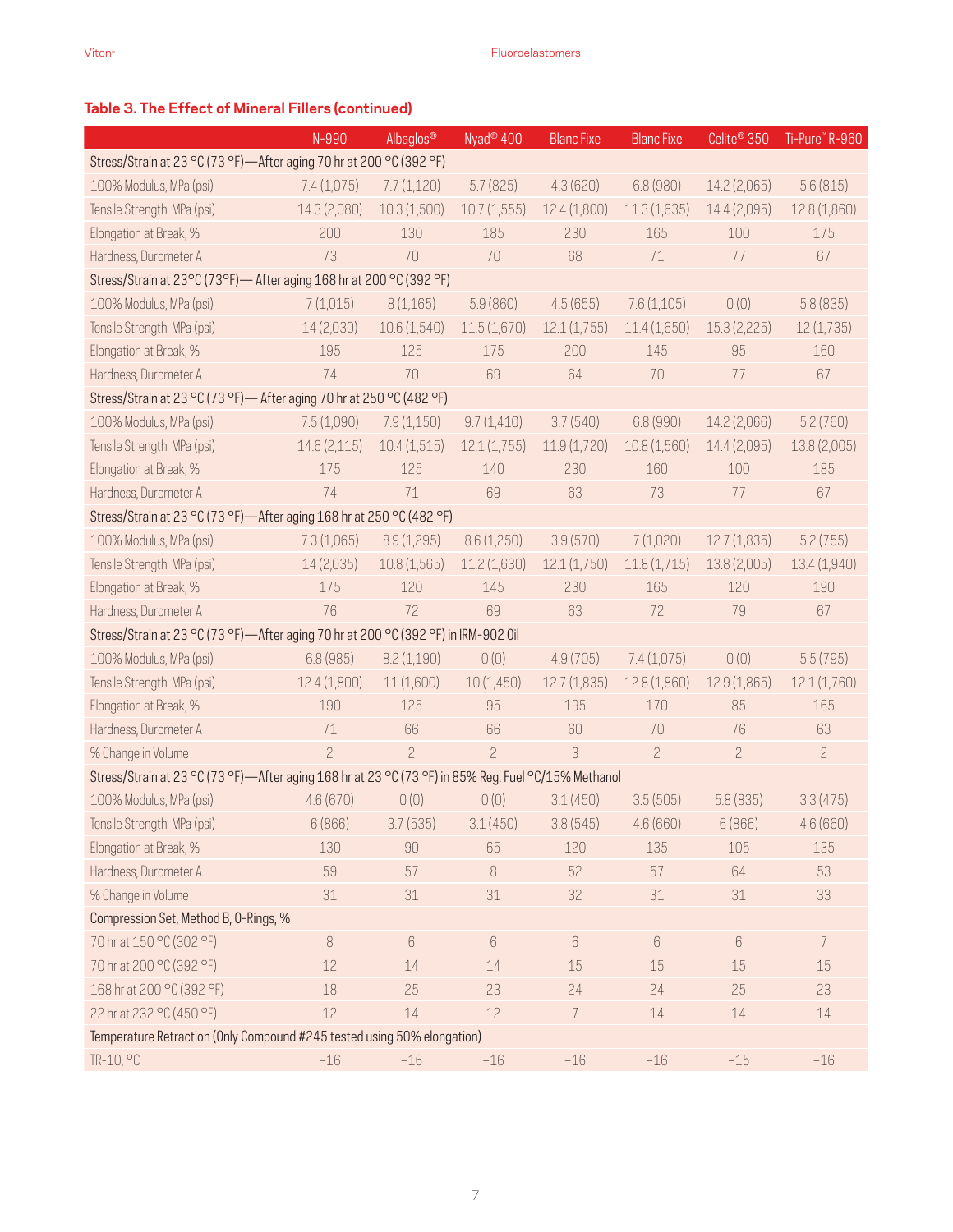### **Table 4. The Effect of Curative and Acid Acceptor Levels**

|                                                                               | $A - 4$        | $B-4$          | $C-4$        | $D-4$        | $E-4$          | $F-4$          |
|-------------------------------------------------------------------------------|----------------|----------------|--------------|--------------|----------------|----------------|
| Viton® A-700                                                                  | 97.0           | 97.5           | 98.0         | 98.5         | 97.5           | 97.5           |
| MT Carbon Black (N-990)                                                       | 30             | 30             | 30           | 30           | 30             | 30             |
| Maglite® D                                                                    | 3              | 3              | 3            | 3            | 6              | 3              |
| Calcium Hydroxide                                                             | 6              | 6              | 6            | 6            | 3              | 3              |
| Viton <sup>®</sup> Curative No. 50                                            | 3.0            | 2.5            | 2.0          | 1.5          | 2.5            | 2.5            |
| Mooney Scorch, MS at 121 °C (250 °F)                                          |                |                |              |              |                |                |
| Minimum Viscosity, unit                                                       | 62             | 62             | 60           | 62           | 58             | 55             |
| Time to 1 pt rise, min                                                        | $\overline{9}$ | 13             | 27           |              | 11             | 15             |
| Time to 2 pt rise, min                                                        | 17             |                |              |              |                |                |
| Pts rise in 30 min                                                            | 3              | $\overline{c}$ | $\,1\,$      | $\mathbf 0$  | $\overline{c}$ | $\overline{c}$ |
| MDR at 177 °C (350 °F), 0.5° Arc, 6 min rotor                                 |                |                |              |              |                |                |
| Minimum Viscosity, M <sub>i</sub> , N·m (in·lb)                               | 0.3(2.5)       | 0.3(2.5)       | 0.3(2.6)     | 0.3(2.7)     | 0.3(2.4)       | 0.3(2.2)       |
| Scorch Time, t <sub>s</sub> 1, min                                            | 0.9            | 0.8            | 0.7          | 0.7          | 0.8            | 1.1            |
| Maximum Torque, M <sub>H</sub> , N·m (in·lb)                                  | 3.8(33.4)      | 3.1(27.9)      | 2.6(22.9)    | 1.9(17)      | 3(26.4)        | 3.1(27.3)      |
| 50% Cure, M50, N·m (in·lb)                                                    | 2(18)          | 1.7(15.2)      | 1.4(12.8)    | 1.1(9.8)     | 1.6(14.4)      | 1.7(14.7)      |
| Time to 50% Cure, t'50, min                                                   | 1.5            | 1.3            | 1.1          | 1.0          | 1.4            | 2.0            |
| 90% Cure, M90, N·m (in·lb)                                                    | 3.4(30.3)      | 2.9(25.3)      | 2.4(20.9)    | 1.8(15.6)    | 2.7(24)        | 2.8(24.7)      |
| Time to 90% Cure, t'90, min                                                   | 2.3            | 2.0            | 1.7          | 1.6          | 2.2            | 3.2            |
| ODR at 177 °C (350 °F), 3° Arc, 12 min rotor                                  |                |                |              |              |                |                |
| Minimum Viscosity, ML, N·m (in·lb)                                            | 2.1(19)        | 2.2(19.5)      | 2.4(21)      | 2.5(22)      | 2.2(19.5)      | 2(17.5)        |
| Scorch Time, t <sub>s</sub> 2, min                                            | 1.9            | 1.7            | 1.8          | 1.4          | 1.9            | 2.5            |
| Maximum Torque, M <sub>H</sub> , N·m (in·lb)                                  | 16.1 (142.5)   | 14.1(125)      | 11.9(105.5)  | 9.5(84)      | 13.5(119.5)    | 14 (123.5)     |
| 50% Cure, M50, N·m (in·lb)                                                    | 9.1(80.8)      | 8.2(72.3)      | 7.1(63.3)    | 6(53)        | 7.9(69.5)      | 8(70.5)        |
| Time to 50% Cure, t'50, min                                                   | 3.1            | 2.7            | 2.8          | 2.3          | 3.2            | 4.2            |
| 90% Cure, M90, N·m (in·lb)                                                    | 14.7 (130.2)   | 12.9(114.5)    | 11(97.1)     | 8.8(77.8)    | 12.4(109.5)    | 12.8 (112.9)   |
| Time to 90% Cure, t'90, min                                                   | 3.8            | 3.3            | 3.4          | 3.4          | 3.9            | 4.9            |
| Slabs Cured 10 min at 177 *C (350 °F) and Post-Cured 24 hr at 232 °C (450 °F) |                |                |              |              |                |                |
| Stress/Strain-Original at 23 °C (73 °F)                                       |                |                |              |              |                |                |
| 100% Modulus, MPa (psi)                                                       | 7.9(1,150)     | 6.9(1,000)     | 5.5(800)     | 4.3(625)     | 6.1(880)       | 5.9(855)       |
| Tensile Strength at Break, MPa (psi)                                          | 12.7(1,845)    | 14.2 (2,060)   | 14.1 (2,040) | 14.8 (2,150) | 13.8 (1,995)   | 12.8 (1,855)   |
| Elongation at Break, %                                                        | 160            | 200            | 235          | 290          | 215            | 210            |
| Hardness, Durometer A                                                         | 76             | 73             | 73           | 69           | 72             | 72             |
| Original, ASTM, Die C Tear, Tested at 23 °C (73 °F)                           |                |                |              |              |                |                |
| kN·m (pli)                                                                    | 21.3(122)      | 24.3 (139)     | 23.6(135)    | 24.5(140)    | 24(137)        | 21.4(122)      |
|                                                                               |                |                |              |              |                |                |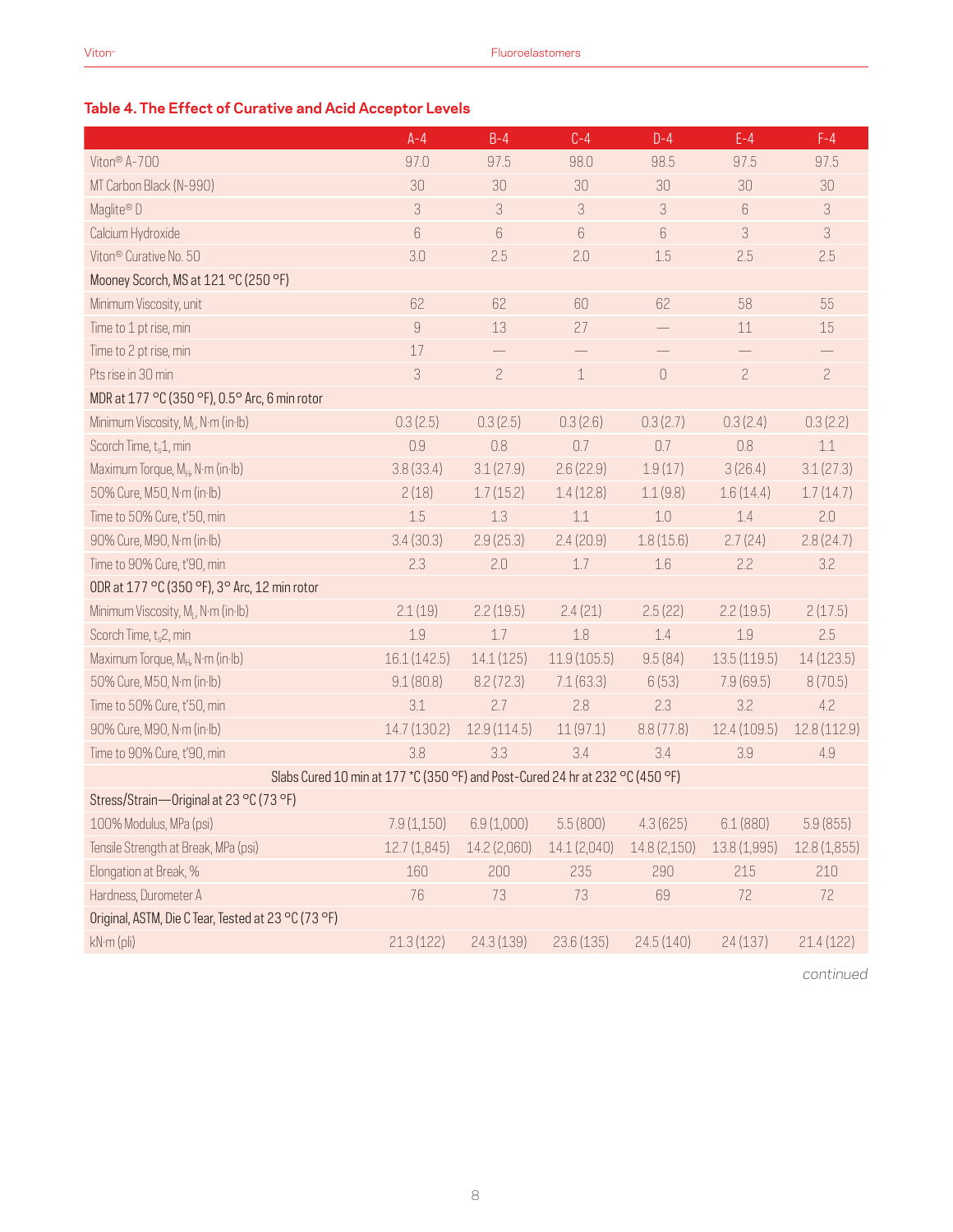### **Table 4. The Effect of Curative and Acid Acceptor Levels (continued)**

|                                                                                                     | $A - 4$      | $B-4$                                                                                                                                                                                                                                                                                                                                                                                                                                                         | $C-4$                                | $D-4$        | $E-4$          | $F-4$        |  |  |
|-----------------------------------------------------------------------------------------------------|--------------|---------------------------------------------------------------------------------------------------------------------------------------------------------------------------------------------------------------------------------------------------------------------------------------------------------------------------------------------------------------------------------------------------------------------------------------------------------------|--------------------------------------|--------------|----------------|--------------|--|--|
| Stress/Strain at 23 °C (73 °F)-After aging 70 hr at 200 °C (392 °F)                                 |              |                                                                                                                                                                                                                                                                                                                                                                                                                                                               |                                      |              |                |              |  |  |
| 100% Modulus, MPa (psi)                                                                             | 7.8(1,135)   | 7.3(1,055)                                                                                                                                                                                                                                                                                                                                                                                                                                                    | 5.9(850)                             | 4.6(670)     | 6.4(925)       | 6.2(905)     |  |  |
| Tensile Strength at Break, MPa (psi)                                                                | 13.8 (1,995) | 14.1(2,045)                                                                                                                                                                                                                                                                                                                                                                                                                                                   | 13.8 (2,000)                         | 14.1 (2,045) | 13.8(1,995)    | 13.5(1,955)  |  |  |
| Elongation at Break, %                                                                              | 170          | 190                                                                                                                                                                                                                                                                                                                                                                                                                                                           | 225                                  | 275          | 205            | 205          |  |  |
| Hardness, Durometer A                                                                               | 76           | 74                                                                                                                                                                                                                                                                                                                                                                                                                                                            | 74                                   | 71           | 74             | 74           |  |  |
| Stress/Strain at 23 °C (73 °F)-After aging 168 hr at 200 °C (392 °F)                                |              |                                                                                                                                                                                                                                                                                                                                                                                                                                                               |                                      |              |                |              |  |  |
| 100% Modulus, MPa (psi)                                                                             | 8.8(1,280)   | 7(1,010)                                                                                                                                                                                                                                                                                                                                                                                                                                                      | 6.1(885)                             | 4.9(715)     | 6.6(960)       | 6.3(915)     |  |  |
| Tensile Strength at Break, MPa (psi)                                                                | 14.3 (2,075) | 14.2 (2,065)                                                                                                                                                                                                                                                                                                                                                                                                                                                  | 15(2,175)                            | 15 (2,180)   | 14.3 (2,070)   | 14.1 (2,045) |  |  |
| Elongation at Break, %                                                                              | 165          | 200                                                                                                                                                                                                                                                                                                                                                                                                                                                           | 230                                  | 265          | 205            | 210          |  |  |
| Hardness, Durometer A                                                                               | 76           | 75                                                                                                                                                                                                                                                                                                                                                                                                                                                            | 71                                   | 74           | 75             | 73           |  |  |
| Stress/Strain at 23 °C (73 °F)-After aging 70 hr at 250 °C (482 °F)                                 |              |                                                                                                                                                                                                                                                                                                                                                                                                                                                               |                                      |              |                |              |  |  |
| 100% Modulus, MPa (psi)                                                                             | 8.9(1,285)   | 7.5(1,085)                                                                                                                                                                                                                                                                                                                                                                                                                                                    | 5.9(860)                             | 4.7(685)     | 6.6(955)       | 6.5(940)     |  |  |
| Tensile Strength at Break, MPa (psi)                                                                | 14.1 (2,050) | 14.6 (2,110)                                                                                                                                                                                                                                                                                                                                                                                                                                                  | 13.9 (2,020)                         | 14.1 (2,045) | 14.4 (2,085)   | 14.3 (2,080) |  |  |
| Elongation at Break, %                                                                              | 155          | 180                                                                                                                                                                                                                                                                                                                                                                                                                                                           | 205                                  | 245          | 195            | 200          |  |  |
| Hardness, Durometer A                                                                               | 76           | 74                                                                                                                                                                                                                                                                                                                                                                                                                                                            | 73                                   | 71           | 73             | 74           |  |  |
| Stress/Strain at 23 °C (73 °F)-After aging 168 hr at 250 °C (482 °F)                                |              |                                                                                                                                                                                                                                                                                                                                                                                                                                                               |                                      |              |                |              |  |  |
| 100% Modulus, MPa (psi)                                                                             | 8.1(1,180)   | 7.1(1,025)                                                                                                                                                                                                                                                                                                                                                                                                                                                    | 5.8(835)                             | 4.5(650)     | 6.2(905)       | 6.1(880)     |  |  |
| Tensile Strength at Break, MPa (psi)                                                                | 14(2,025)    | 13.4 (1,945)                                                                                                                                                                                                                                                                                                                                                                                                                                                  | 14.1 (2,040)                         | 13.7 (1,980) | 14.2 (2,055)   | 13.4 (1,950) |  |  |
| Elongation at Break, %                                                                              | 165          | 175                                                                                                                                                                                                                                                                                                                                                                                                                                                           | 220                                  | 250          | 200            | 200          |  |  |
| Hardness, Durometer A                                                                               | 77           | 74                                                                                                                                                                                                                                                                                                                                                                                                                                                            | 73                                   | 71           | 73             | 73           |  |  |
| Stress/Strain at 23 °C (73 °F)-After aging 70 hr at 200 °C (392 °F) in IRM-903 0il                  |              |                                                                                                                                                                                                                                                                                                                                                                                                                                                               |                                      |              |                |              |  |  |
| 100% Modulus, MPa (psi)                                                                             | 8.4(1,215)   | 6.9(1,005)                                                                                                                                                                                                                                                                                                                                                                                                                                                    | 5.8(835)                             | 4.3(630)     | 5.8(845)       | 6(865)       |  |  |
| Tensile Strength at Break, MPa (psi)                                                                | 12.4(1,795)  | 13.4 (1,940)                                                                                                                                                                                                                                                                                                                                                                                                                                                  | 12.8(1,855)                          | 12.9(1,875)  | 12.9 (1,875)   | 12.1 (1,760) |  |  |
| Elongation at Break, %                                                                              | 165          | 210                                                                                                                                                                                                                                                                                                                                                                                                                                                           | 245                                  | 295          | 250            | 230          |  |  |
| Hardness, Durometer A                                                                               | 76           | 73                                                                                                                                                                                                                                                                                                                                                                                                                                                            | 71                                   | 70           | 73             | 78           |  |  |
| % Change in Volume                                                                                  | 3            | 3                                                                                                                                                                                                                                                                                                                                                                                                                                                             | $\overline{c}$                       | 3            | $\overline{c}$ | 3            |  |  |
| Stress/Strain at 23 °C (73 °F)—After aging 168 hr at 23 °C (73 °F) in 85% Reg. Fuel °C/15% Methanol |              |                                                                                                                                                                                                                                                                                                                                                                                                                                                               |                                      |              |                |              |  |  |
| 100% Modulus, MPa (psi)                                                                             | 5.9(855)     | 4.8(700)                                                                                                                                                                                                                                                                                                                                                                                                                                                      | 4(575)                               | 2.9(415)     | 4.2(605)       | 4.3(625)     |  |  |
| Tensile Strength at Break, MPa (psi)                                                                | 6.4(935)     |                                                                                                                                                                                                                                                                                                                                                                                                                                                               | $6.8(985)$ $6.9(1,005)$ $7.8(1,130)$ |              | 6.6(950)       | 5.6(810)     |  |  |
| Elongation at Break, %                                                                              | 110          | 140                                                                                                                                                                                                                                                                                                                                                                                                                                                           | 180                                  | 245          | 155            | 135          |  |  |
| Hardness, Durometer A                                                                               | 65           | 61                                                                                                                                                                                                                                                                                                                                                                                                                                                            | 58                                   | 52           | 60             | 62           |  |  |
| % Change in Volume                                                                                  | 30           | 30                                                                                                                                                                                                                                                                                                                                                                                                                                                            | 30                                   | 31           | 29             | 30           |  |  |
| Compression Set, Method B, O-Rings, %                                                               |              |                                                                                                                                                                                                                                                                                                                                                                                                                                                               |                                      |              |                |              |  |  |
| 70 hr at 150 °C (302 °F)                                                                            | 4            | $\, 8$                                                                                                                                                                                                                                                                                                                                                                                                                                                        | $10$                                 | 17           | $\hbox{g}$     | 5            |  |  |
| 70 hr at 200 °C (392 °F)                                                                            | 11           | 14                                                                                                                                                                                                                                                                                                                                                                                                                                                            | 16                                   | 20           | 13             | 12           |  |  |
| 168 hr at 150 °C (302 °F)                                                                           | 19           | 20                                                                                                                                                                                                                                                                                                                                                                                                                                                            | 21                                   | 30           | 23             | 21           |  |  |
| 22 hr at 232 °C (450 °F)                                                                            | $12\,$       | $\mathcal{G}% =\mathcal{G}_{1}\mathcal{G}_{1}\mathcal{G}_{2}\mathcal{G}_{3}\mathcal{G}_{4} \mathcal{G}_{5} \mathcal{G}_{6} \mathcal{G}_{7} \mathcal{G}_{8} \mathcal{G}_{9} \mathcal{G}_{9} \mathcal{G}_{9} \mathcal{G}_{9} \mathcal{G}_{9} \mathcal{G}_{9} \mathcal{G}_{9} \mathcal{G}_{9} \mathcal{G}_{9} \mathcal{G}_{9} \mathcal{G}_{9} \mathcal{G}_{9} \mathcal{G}_{9} \mathcal{G}_{9} \mathcal{G}_{9} \mathcal{G}_{9} \mathcal{G}_{9} \mathcal{G}_{9} \$ | $11\,$                               | 18           | $10\,$         | $10\,$       |  |  |